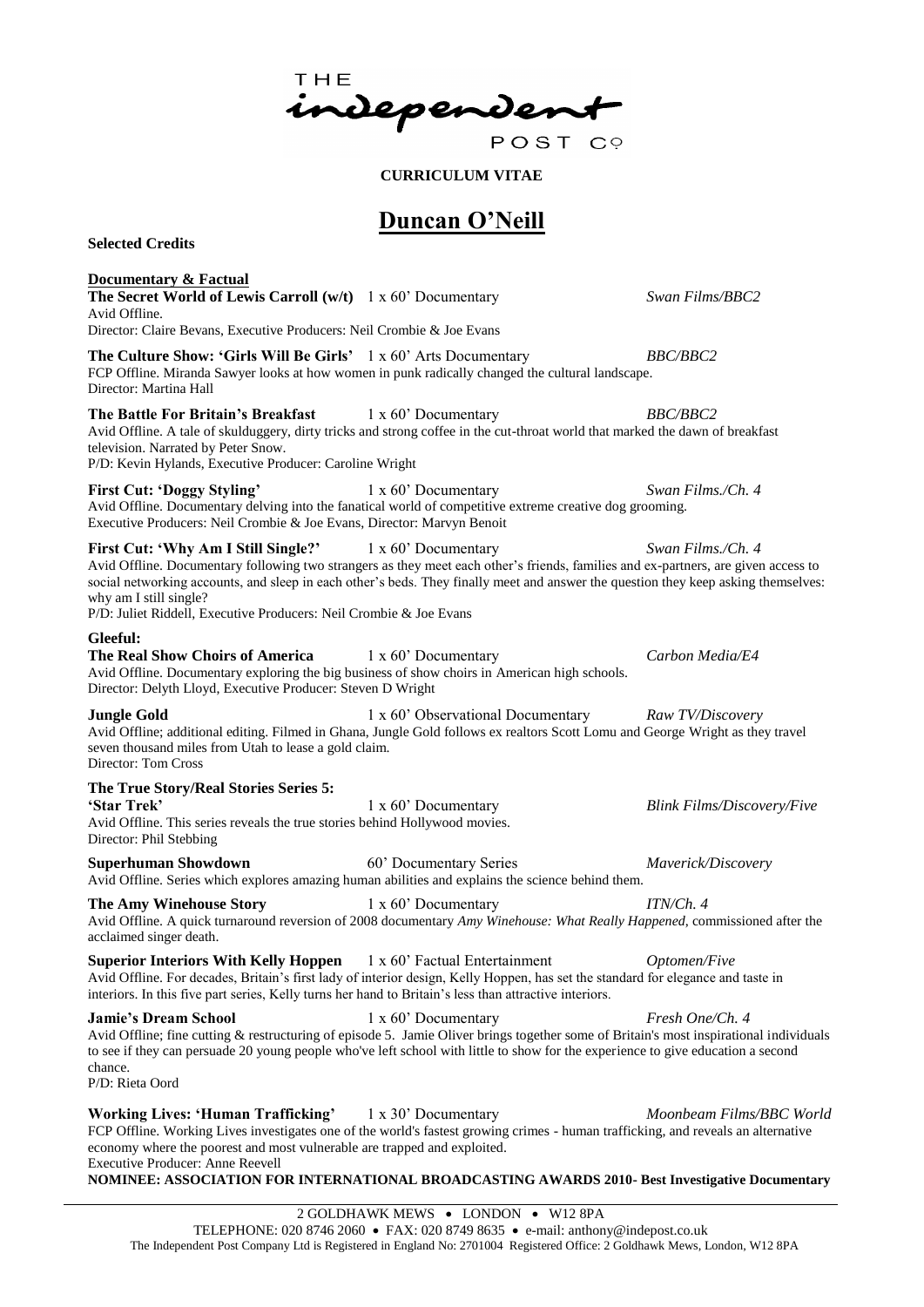**Page 2 of 4**

## **Duncan O'Neill**

| <b>Dispatches: 'Selling Off Britain'</b> VT Inserts-Live Debate Special<br>sacking council workers and cutting the NHS? And how far should we go?<br>Director: Robert Katz                                | Avid Offline. Dispatches reveals the billions of pounds worth of assets we own as a nation. Should we sell the government wine<br>cellar, Gibraltar, Buckingham Palace? The entire armed forces? Or even Birmingham? Should we be selling these off rather than                                                            | Vera/Ch. 4                  |
|-----------------------------------------------------------------------------------------------------------------------------------------------------------------------------------------------------------|----------------------------------------------------------------------------------------------------------------------------------------------------------------------------------------------------------------------------------------------------------------------------------------------------------------------------|-----------------------------|
| <b>Tonight With Trevor McDonald</b><br>Avid Offline & Online.                                                                                                                                             | 1 x 30' Current Affairs                                                                                                                                                                                                                                                                                                    | <i><b>ITN/ITV1</b></i>      |
| <b>Mary Portas: Secret Shopper</b><br>street chains to give shoppers the service they deserve.<br>Executive Producer: Becky Clarke, Series Producer: Katy Fryer                                           | 1 x 60' Factual Entertainment<br>Avid Offline; additional editing and fine cutting of episode 3. Mary Portas works with some of Britain's best-known brands and high-                                                                                                                                                      | Optomen/Ch. 4               |
| <b>The Listening Post</b><br>covered by the world's media.<br>Executive Producer: Salah-Aldeen Khadr                                                                                                      | 4 x 30' Current Affairs<br>FCP Offline & Avid Online. Presented by Richard Gizbert, Listening Post brings viewers a weekly insight into how the news is                                                                                                                                                                    | Moonbeam Films/Al Jazeera   |
| <b>Crime Scene Wild:</b><br>'Bears', 'Sharks' & 'Bushmeat'<br>uncover those that profit from animal cruelty                                                                                               | 3 x 60' Documentaries<br>Avid Offline. Wildlife crime investigator Steve Galster takes a direct approach to the grisly world of animal crime and aims to<br>WINNER: JACKSON HOLE WILDLIFE FILM FESTIVAL 2007- Best Environmental Film<br>WINNER: TELENATURA INTERNATIONAL TELEVISION FESTIVAL 2007- Best Conservation Film | Cicada/Animal Planet        |
| <b>Living With The Tribes:</b><br>The Adventures of Mark & Olly<br>with the Kombai tribe, a people whose existence was discovered only twenty five years ago.                                             | 1 x 60 Documentary<br>Avid Offline. Mark Anstice and Olly Steed embark on a unique expedition into one of the most remote rainforests on Earth, and live                                                                                                                                                                   | Cicada/Discovery US         |
| <b>Police Interceptors</b><br>FCP Offline & Online. Six part series following a high-speed police interception unit in Essex.<br><b>Executive Producer: Steve Warr</b>                                    | 2 x 60' Observational Documentary                                                                                                                                                                                                                                                                                          | Raw Cut/Five                |
| The Entertainers &<br>The Entertainers Xmas Special<br>O'Connor, the Krankies, Nicholas Parsons, and Bernie Clifton.<br>Series Producer: Stuart Cabb, Executive Producers: Louis Theroux & David Mortimer | 60' Observational Documentary Series<br>Avid Offline. Observational series featuring Tony Blackburn, Bernard Manning, Frank Carson, Leo Sayer, Bobby Davro, Tom                                                                                                                                                            | <i>BBC/BBC2</i>             |
| <b>Comedy, Entertainment &amp; Music</b><br><b>Russell Howard's Good News</b><br>news outlets from online and print to broadcast.<br>Executive Producers: Robyn O'Brien & Sean Hancock                    | VT Inserts - Comedy Entertainment<br>Avid Offline. Topical comedy show hosted by Russell Howard, who offers his unique perspective on the big stories dominating the                                                                                                                                                       | Avalon/BBC2                 |
| The Inbetweeners Go Global<br>interviews with the cast and celebrity fans.<br>Series Producer: Jill Cummerbatch                                                                                           | 1 x 60' Comedy Entertainment<br>Avid Offline. A sneak peek behind the scenes of The Inbetweeners 2, classic moments from past series and the first film, plus                                                                                                                                                              | Bwark/4oD                   |
| The Greatest Ever War Films<br>P/D: Delyth Lloyd, Executive Producers: Emma Clarke & Andrew Newman                                                                                                        | 1 x 180' Entertainment<br>Avid Offline. From the wartime stiff upper lip tales of The Dam Busters to the thought provoking horrors of the Vietnam War in<br>Apocalypse Now, this programme celebrates these incredible films that have attracted the greatest actors and directors of all time.                            | Objective/Five              |
| Len Goodman's Christmas<br>P/D: Delyth Lloyd, Executive Producer: Caroline Wright                                                                                                                         | 1 x 45' Light Entertainment<br>Avid Offline. From presents to party games, from the tree to the turkey, Len Goodman invites us to share his perfect Christmas Day.                                                                                                                                                         | <b>BBC/BBC1</b>             |
| You've Been Served<br>Avid Offline. Friends & family are pranked in this food themed hidden camera prank show pilot.<br>Director: Tom Holland, Series Producer: Jon Riley                                 | 1 x 30' Comedy Entertainment                                                                                                                                                                                                                                                                                               | Optomen/ITV1                |
| <b>Lemon La Vida Loca Series 2</b><br>Avid Offline; additional editing. Spoof reality series starring the inimitable Keith Lemon.<br>Executive Producers: Daniel Baldwin & Leon Wilson                    | 1 x 45' Sitcom                                                                                                                                                                                                                                                                                                             | Talkback/ITV2               |
| <b>Off Their Rockers</b><br>Avid Offline. Hidden camera prank show starring a bunch of naughty pensioners.<br>Executive Producer: Mob Dar, Series Producer: Andy Brown                                    | 60' Comedy Entertainment Series                                                                                                                                                                                                                                                                                            | <b>CPL Productions/ITV1</b> |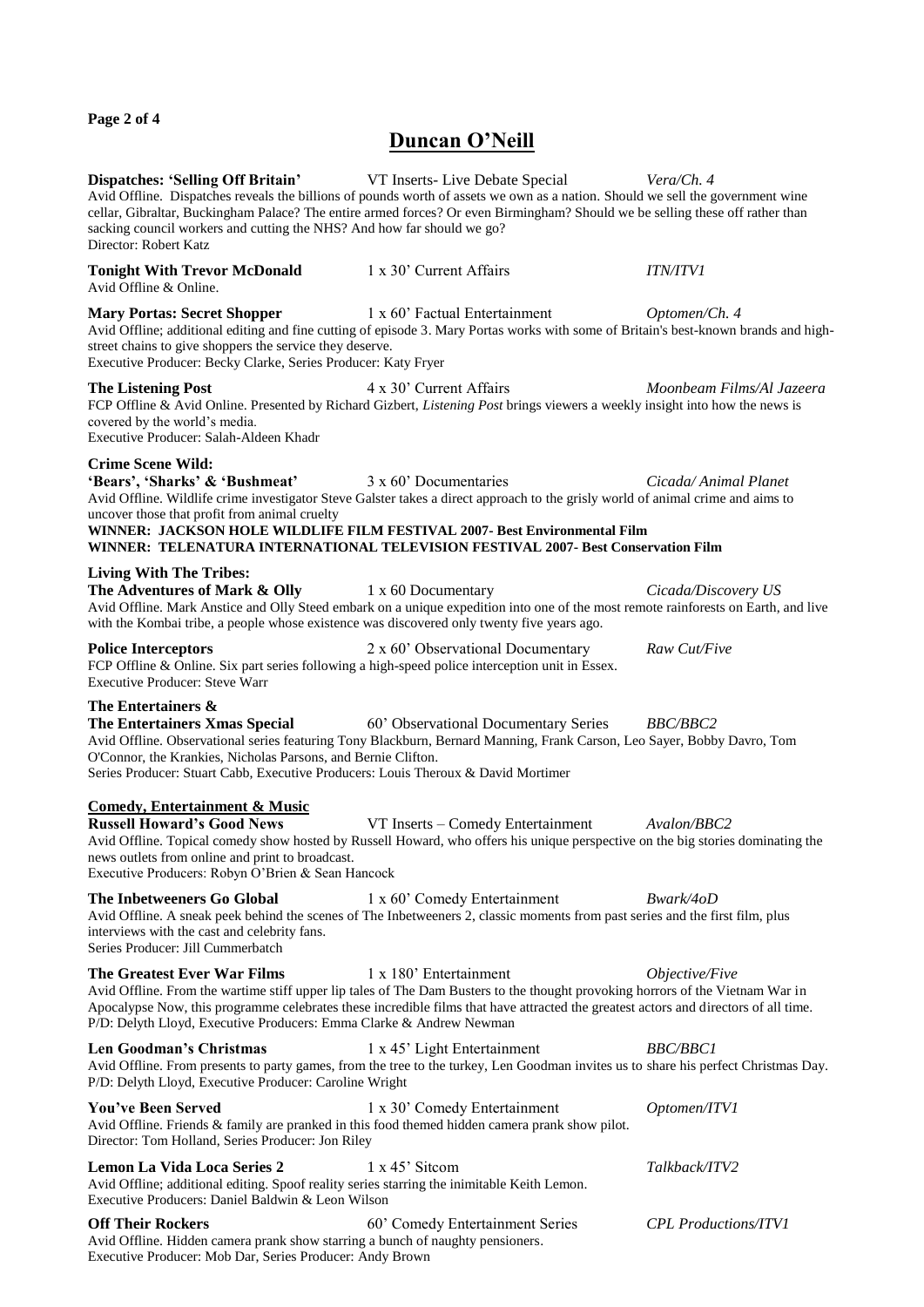#### **Page 3 of 4**

#### **Duncan O'Neill**

**Keith Lemon's LemonAid** 45' Comedy Entertainment Series *Talkback/ITV1* Avid Offline. Keith Lemon brings his unique brand of mischief to the masses, helping real people with dilemmas and making their dreams come true. Series Producer: Sarah Lazenby, Executive Producer: Daniel Baldwin **Twenty Twelve** 1 x 30' Sitcom *BBC/BBC2* FCP Offline; additional editing. Award winning comedy starring Hugh Bonneville, Jessica Hynes and Olivia Colman. Director: John Morton, Executive Producer: Jon Plowman **Lee Kern's Celebrity Bedlam** 6 x 30' Comedy Sketch Show *Objective/Ch. 4* Avid Offline. Lee Kern's Celebrity Bedlam sees a plethora of celebrities confronted with one outlandish set-up after another in a surreal and ambitious take on the prank show. Series Producer: Alex Kohler **David Walliams' Awfully Good** 3 x 120' Comedy Entertainment *Objective/Ch. 4* Avid Offline. David Walliams offers a mighty selection box of the most misguided scenes from television, adverts and films. Director: Chris Howe, Executive Producers: Matt Crook & Andrew Newman **Show Me The Funny** 1 x 60' Comedy Entertainment *Big Talk/ITV1* Avid Offline; additional editing. Ten brave stand-up comics face the judges and the public to become the UK's favourite new face of comedy. P/D: Paul Woods **Sitcom Does... Romance** 1 x 60' Comedy Entertainment *North One/G.O.L.D.* Avid Offline. Joanna Page delves into the world of sitcom romance, taking in lovable comedy couplings from Only Fools And Horses, The Office and Gavin & Stacey. P/D: Delyth Lloyd **Being Ronnie Corbett** 1 x 60' Comedy Entertainment *BBC/BBC2* FCP Offline. A thorough look back at the career of one half of the Two Ronnies. Executive Producers: Caroline Wright & Geoff Posner **Flash Prank** 1 x 30' Comedy Entertainment *Splash Media/MTV UK* Avid Offline. Hidden camera show where unsuspecting members of the public are set up by friends to be the subject of a prank that involves a 'flash mob' of up to 100 people. Producer: Andy Brown, Director: Simon Dinsell **Justin Lee Collins: A Song for Eurovision** 2 x 60' Comedy Documentary *Tiger Aspect/Five* FCP Offline. The famously extrovert Justin Lee Collins aims to fulfil a lifelong ambition by competing in the Eurovision Song Contest. P/D: Will Yapp, Producer: Nicky Taylor **Comedy Exchange** 1 x 60' Comedy Documentary Pilot *Tiger Aspect/Dave/Comedy Central* Avid Offline. Comics Phill Jupitus and Eugene Mirman swap gigs, friends and cultural adventures while adapting their material to work in the host country. Director: Shannon Delwiche **Derren Brown: The Events** 4 x 60' Entertainment *Objective Productions/Ch. 4* Avid Offline of VT inserts, stitch, stings and trailers. Derren produces four highly complex shows of 'misdirection'. Each event has its own theme, but Derren's aim is always the same: to confuse, to confound and, of course, to control. Director: Simon Dinsell, Producer: Hannah Dodson **Justin Lee Collins: On A Mission** 6 x 60' Comedy Documentary *Tiger Aspect/Sky One* Avid Offline HD; Series Editor. Series that sees the comedian embark on a steep learning curve as he tries to achieve the pinnacle of success in six different disciplines, including high diving and ballroom dancing. P/D: Will Yapp, Producer: Nicky Waltham **The Convention Crasher** 1 x 60' Comedy Documentary *Mono TV/Ch. 4* Avid Offline. Justin Lee Collins plunges head-first into the weird and wonderful world of specialist conventions. P/D: Will Yapp **Balls of Steel Series 3** 1 x 50' Comedy Entertainment *Objective/E4/Ch. 4* Avid Offline & Online. Mark Dolan dares a team of fearless comedians and performers to gird up their loins for the ultimate test. Series Producer: Michael Livingstone **Most Annoying People of the Year 2007-2009** 3 x 180' Entertainment *Shine/BBC3* Avid Offline, stitch & reversions. Director: Delyth Lloyd, Executive Producer: Steven D Wright **NOMINEE: FOCAL INTERNATIONAL AWARD- Best Use of Archive in an Entertainment Programme Brits Icon: Elton John** VT Inserts- Entertainment Special *ITV/ITV1* Avid Offline & Online. Sir Elton John is presented an award for being the most influential and legendary artist of our time. **UK Music Hall of Fame (2005 & 2006)** VT Inserts – Music Entertainment *Initial/Ch. 4*

Avid Offline. Tribute packages for Jimi Hendrix, James Brown, Bob Dylan, Aretha Franklin, Rod Stewart, Bon Jovi.